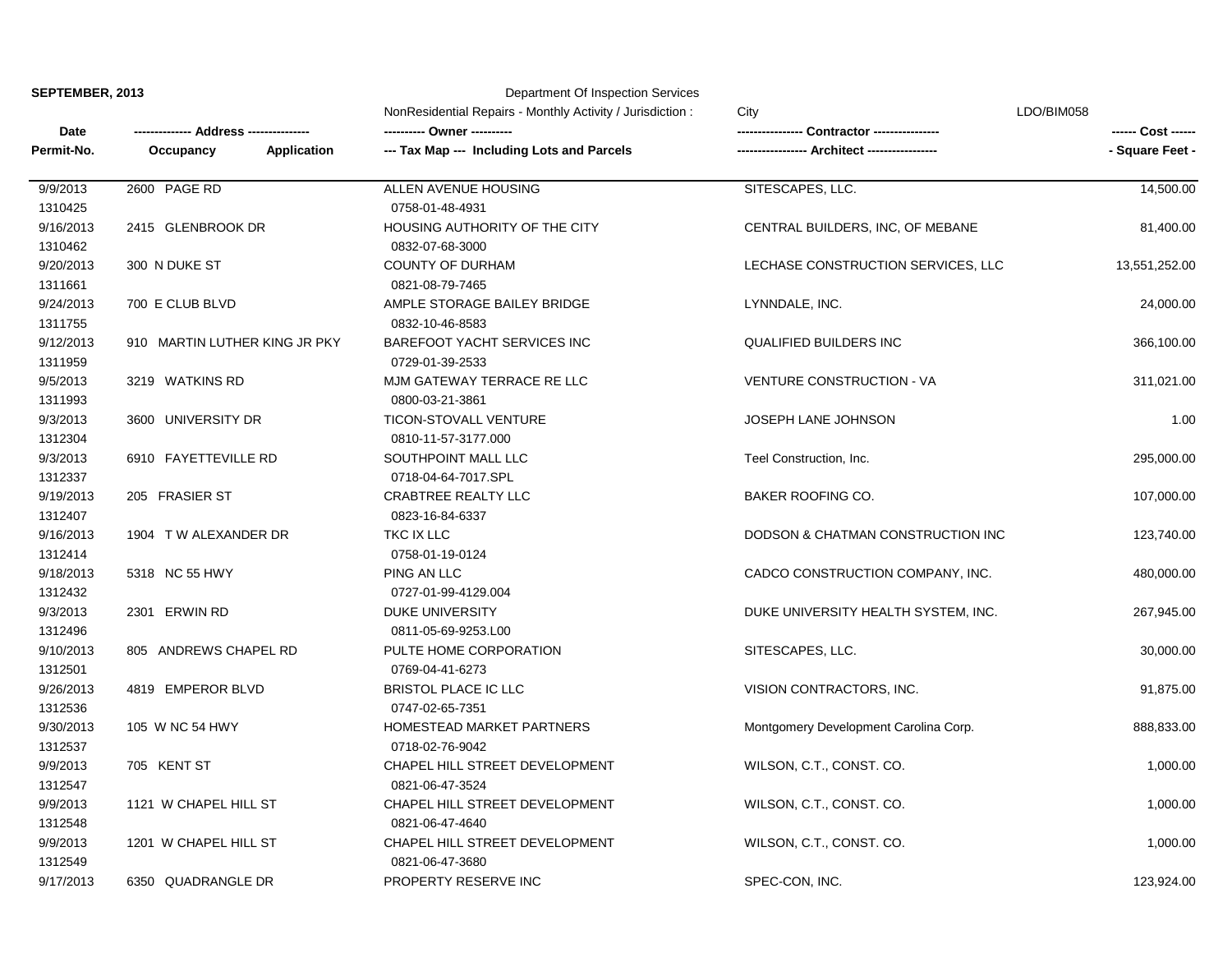## **SEPTEMBER, 2013** Department Of Inspection Services

|            |                      |                           | NonResidential Repairs - Monthly Activity / Jurisdiction: | City                                | LDO/BIM058      |
|------------|----------------------|---------------------------|-----------------------------------------------------------|-------------------------------------|-----------------|
| Date       |                      | <b>Address ----------</b> |                                                           | Contractor ----------------         |                 |
| Permit-No. | Occupancy            | <b>Application</b>        | --- Tax Map --- Including Lots and Parcels                |                                     | - Square Feet - |
| 1312551    |                      |                           | 0708-02-66-6865                                           |                                     |                 |
| 9/16/2013  | 430 DAVIS DR         |                           | KEYSTONE 430 LL LLC                                       | PRIME BUILDING CO., INC.            | 115,875.00      |
| 1312599    |                      |                           | 0747-03-03-2409.SPL                                       |                                     |                 |
| 9/26/2013  | 737 NINTH ST         |                           | CPGPI REGENCY ERWIN LLC                                   | BIKAS BUILDING OF NC, LLC           | 365,000.00      |
| 1312604    |                      |                           | 0822-18-22-8337                                           |                                     |                 |
| 9/12/2013  | 406 BLACKWELL ST     |                           | A J FLETCHER FOUNDATION                                   | <b>GATEWAY BUILDING COMPANY</b>     | 37,369.00       |
| 1312607    |                      |                           | 0821-12-86-0296                                           |                                     |                 |
| 9/10/2013  | 6910 FAYETTEVILLE RD |                           | SOUTHPOINT MALL LLC                                       | Powerhouse Retail Services LLC      | 20,633.00       |
| 1312611    |                      |                           | 0718-04-64-7017.SPL                                       |                                     |                 |
| 9/19/2013  | 105 W MAIN ST        |                           | PRINCE HALL GRAND LODGE FREE &                            | INCLINE CONST., INC.                | 124,766.00      |
| 1312612    |                      |                           | 0821-12-97-2068                                           |                                     |                 |
| 9/3/2013   | 1035 SWABIA CT       |                           | <b>SWABIA INVESTORS LLC</b>                               | <b>BROOKVIEW CONSTRUCTION CORP</b>  | 112,000.00      |
| 1312619    |                      |                           | 0747-04-53-3972                                           |                                     |                 |
| 9/5/2013   | 1515 NORTH POINTE DR |                           | NORTH POINTE DEVELOPMENT                                  | <b>TOBY J. DICKENS</b>              | 180,000.00      |
| 1312637    |                      |                           | 0822-07-48-7739                                           |                                     |                 |
| 9/12/2013  | 2200 W MAIN ST       |                           | ERWIN SQUARE PLAZA LLC                                    | VISION CONTRACTORS, INC.            | 33,300.00       |
| 1312678    |                      |                           | 0822-17-11-7840                                           |                                     |                 |
| 9/23/2013  | 324 BLACKWELL ST     |                           | A J FLETCHER FOUNDATION                                   | PRIME BUILDING CO., INC.            | 66,831.00       |
| 1312696    |                      |                           | 0821-12-86-0656                                           |                                     |                 |
| 9/23/2013  | 601 W MAIN ST        |                           | FULLER STREET DEVELOPMENT LLC                             | TRI PROPERTIES CONST. SERVICES, LLC | 118,610.00      |
| 1312697    |                      |                           | 0821-08-78-7044                                           |                                     |                 |
| 9/10/2013  | 114 S BUCHANAN BLVD  |                           | DURHAM REALTY INC                                         | <b>GATEWAY BUILDING COMPANY</b>     | 24,727.00       |
| 1312700    |                      |                           | 0821-07-59-1687                                           |                                     |                 |
| 9/27/2013  | 2605 MERIDIAN PKWY   |                           | TCA 2605 MP LLC                                           | PRIME BUILDING CO., INC.            | 50,440.00       |
| 1312733    |                      |                           | 0728-02-86-3919                                           |                                     |                 |
| 9/30/2013  | 6910 FAYETTEVILLE RD |                           | SOUTHPOINT MALL LLC                                       | Win Johnson Consulting, LLC         | 3,552.00        |
| 1312735    |                      |                           | 0718-04-64-7017.SPL                                       |                                     |                 |
| 9/24/2013  | 433 W MAIN ST        |                           | 433 W MAIN STREET ASSOCIATES                              | LEE STREET CONSTRUCTION CO          | 38,726.00       |
| 1312737    |                      |                           | 0821-08-87-0943                                           |                                     |                 |
| 9/19/2013  | 201 ALBEMARLE ST     |                           | NEYLAND RAND A                                            | Reid Lankford                       | 17,175.00       |
| 1312743    |                      |                           | 0821-07-69-7449                                           |                                     |                 |
| 9/20/2013  | 4315 GARRETT RD      |                           | ELECTRIC COMPANY THE                                      | LYNNDALE, INC.                      | 1.00            |
| 1312744    |                      |                           | 0800-04-73-9962                                           |                                     |                 |
| 9/18/2013  | 4315 GARRETT RD      |                           | ELECTRIC COMPANY THE                                      | LYNNDALE, INC.                      | 7,001.00        |
| 1312746    |                      |                           | 0800-04-73-9962                                           |                                     |                 |
| 9/16/2013  | 8 SEARLE CENTER DR   |                           | DUKE UNIVERSITY                                           | BALFOUR BEATTY CONSTRUCTION-DURHAM  | 200,000.00      |
| 1312761    |                      |                           | 0811-05-69-9253.L00                                       |                                     |                 |